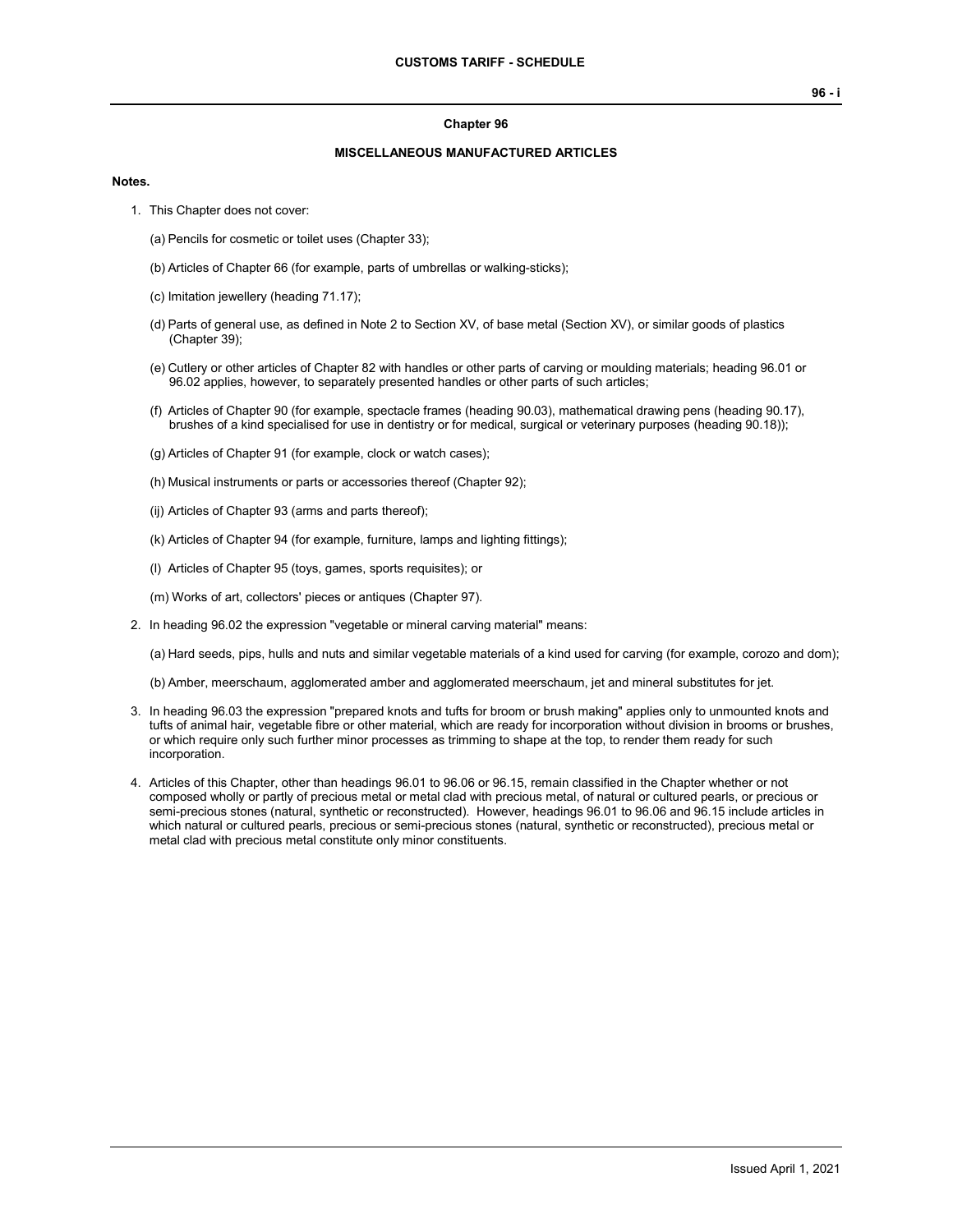| <b>Tariff</b><br>Item     | SS | <b>Description of Goods</b>                                                                                                                                                                                                                                                                                                                                                       | Unit of<br>Meas. | <b>MFN</b><br>Tariff | <b>Applicable</b><br><b>Preferential Tariffs</b>                                                                                     |
|---------------------------|----|-----------------------------------------------------------------------------------------------------------------------------------------------------------------------------------------------------------------------------------------------------------------------------------------------------------------------------------------------------------------------------------|------------------|----------------------|--------------------------------------------------------------------------------------------------------------------------------------|
| 96.01                     |    | Worked ivory, bone, tortoise-shell, horn, antlers, coral, mother-of-pearl<br>and other animal carving material, and articles of these materials<br>(including articles obtained by moulding).                                                                                                                                                                                     |                  |                      |                                                                                                                                      |
|                           |    | 9601.10.00 00 -Worked ivory and articles of ivory                                                                                                                                                                                                                                                                                                                                 |                  | Free                 | CCCT, LDCT, GPT,<br>UST, MXT, CIAT, CT,<br>CRT, IT, NT, SLT, PT,<br>COLT, JT, PAT, HNT,<br>KRT, CEUT, UAT,<br>CPTPT, UKT: Free       |
| 9601.90.00 00 -Other      |    |                                                                                                                                                                                                                                                                                                                                                                                   |                  | 6.5%                 | CCCT, LDCT, UST,<br>MXT, CIAT, CT, CRT,<br>IT, NT, SLT, PT, COLT,<br>JT, PAT, HNT, KRT,<br>CEUT, UAT, CPTPT,<br>UKT: Free<br>GPT: 3% |
| 9602.00                   |    | Worked vegetable or mineral carving material and articles of these<br>materials; moulded or carved articles of wax, of stearin, of natural gums<br>or natural resins or of modelling pastes, and other moulded or carved<br>articles, not elsewhere specified or included; worked, unhardened<br>gelatin (except gelatin of heading 35.03) and articles of unhardened<br>gelatin. |                  |                      |                                                                                                                                      |
| 9602.00.10                |    | - - - Artificial honeycombs;<br>Gelatin capsules for pharmaceutical products;<br>Worked amber for use in the manufacture of jewellery                                                                                                                                                                                                                                             |                  | Free                 | CCCT, LDCT, GPT,<br>UST, MXT, CIAT, CT,<br>CRT, IT, NT, SLT, PT,<br>COLT, JT, PAT, HNT,<br>KRT, CEUT, UAT,<br>CPTPT, UKT: Free       |
|                           |    |                                                                                                                                                                                                                                                                                                                                                                                   | MIL              |                      |                                                                                                                                      |
| 9602.00.90 00 - - - Other |    |                                                                                                                                                                                                                                                                                                                                                                                   |                  | 6.5%                 | CCCT, LDCT, UST,<br>MXT, CIAT, CT, CRT,<br>IT, NT, SLT, PT, COLT,<br>JT, PAT, HNT, KRT,<br>CEUT, UAT, CPTPT,<br>UKT: Free<br>GPT: 3% |
| 96.03                     |    | Brooms, brushes (including brushes constituting parts of machines,<br>appliances or vehicles), hand-operated mechanical floor sweepers, not<br>motorized, mops and feather dusters; prepared knots and tufts for<br>broom or brush making; paint pads and rollers; squeegees (other than<br>roller squeegees).                                                                    |                  |                      |                                                                                                                                      |
| 9603.10                   |    | -Brooms and brushes, consisting of twigs or other vegetable materials<br>bound together, with or without handles                                                                                                                                                                                                                                                                  |                  |                      |                                                                                                                                      |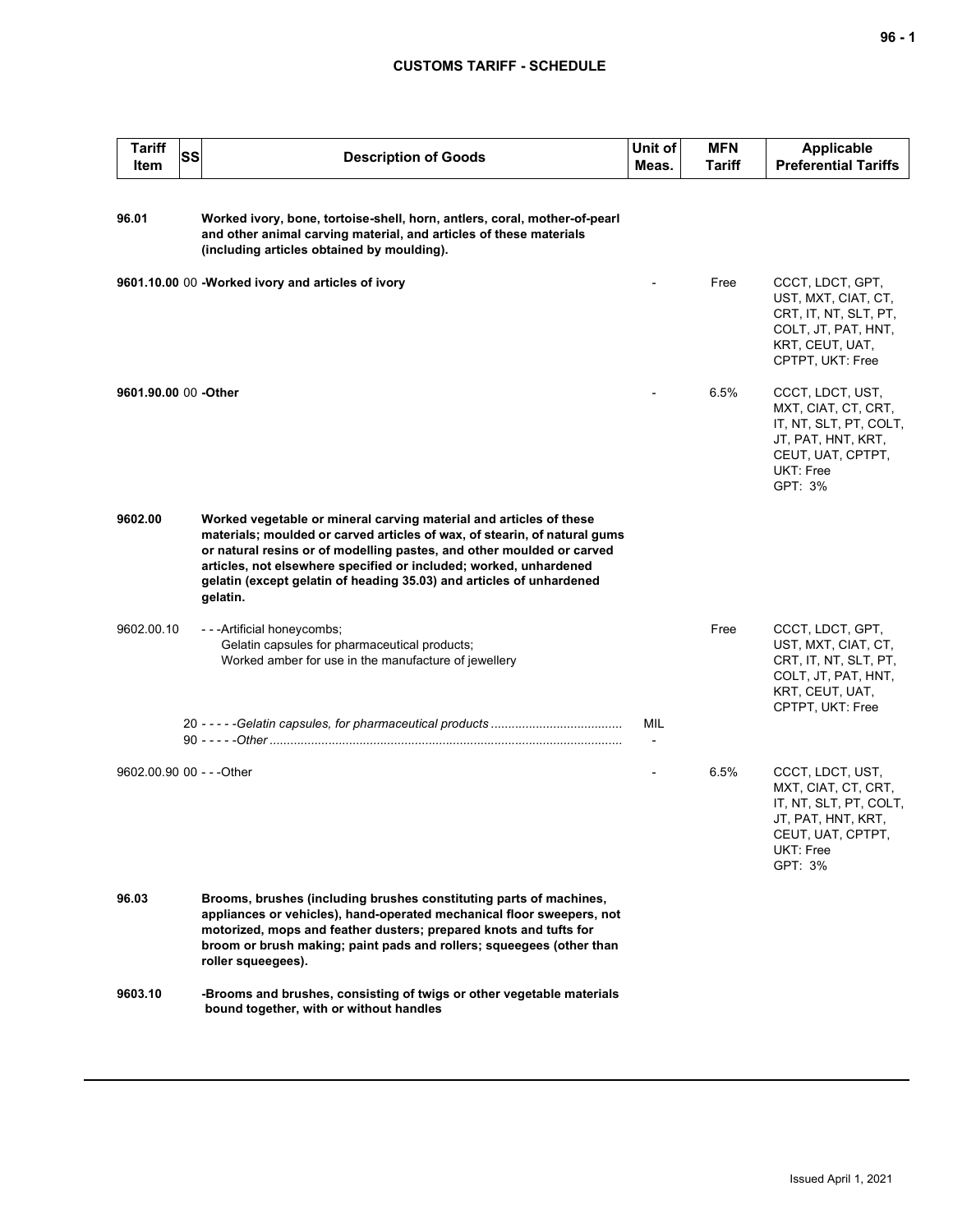| <b>Tariff</b><br><b>SS</b><br>Item | <b>Description of Goods</b>                                                                                                                                                                 | Unit of<br>Meas. | <b>MFN</b><br><b>Tariff</b> | Applicable<br><b>Preferential Tariffs</b>                                                                                            |
|------------------------------------|---------------------------------------------------------------------------------------------------------------------------------------------------------------------------------------------|------------------|-----------------------------|--------------------------------------------------------------------------------------------------------------------------------------|
| 9603.10.10 00 - - - Brooms         |                                                                                                                                                                                             | <b>DZN</b>       | 11%                         | CCCT, LDCT, UST,<br>MXT, CIAT, CT, CRT,<br>IT, NT, SLT, PT, COLT,<br>JT, PAT, HNT, KRT,<br>CEUT, UAT, CPTPT,<br>UKT: Free<br>GPT: 8% |
| 9603.10.20 00 - - - Brushes        |                                                                                                                                                                                             | <b>DZN</b>       | 7%                          | CCCT, LDCT, UST,<br>MXT, CIAT, CT, CRT,<br>IT, NT, SLT, PT, COLT,<br>JT, PAT, HNT, KRT,<br>CEUT, UAT, CPTPT,<br>UKT: Free<br>GPT: 5% |
|                                    | -Tooth brushes, shaving brushes, hair brushes, nail brushes, eyelash<br>brushes and other toilet brushes for use on the person, including such<br>brushes constituting parts of appliances: |                  |                             |                                                                                                                                      |
|                                    | 9603.21.00 00 - - Tooth brushes, including dental-plate brushes                                                                                                                             | <b>DZN</b>       | 7%                          | CCCT, LDCT, UST,<br>MXT, CIAT, CT, CRT,<br>IT, NT, SLT, PT, COLT,<br>JT, PAT, HNT, KRT,<br>CEUT, UAT, CPTPT,<br>UKT: Free<br>GPT: 5% |
| 9603.29.00 00 - - Other            |                                                                                                                                                                                             | <b>DZN</b>       | 7%                          | CCCT, LDCT, UST,<br>MXT, CIAT, CT, CRT,<br>IT, NT, SLT, PT, COLT,<br>JT, PAT, HNT, KRT,<br>CEUT, UAT, CPTPT,<br>UKT: Free<br>GPT: 5% |
| 9603.30                            | -Artists' brushes, writing brushes and similar brushes for the<br>application of cosmetics                                                                                                  |                  |                             |                                                                                                                                      |
|                                    | 9603.30.10 00 - - - Artists' brushes                                                                                                                                                        | <b>DZN</b>       | 7%                          | CCCT, LDCT, GPT,<br>UST, MXT, CIAT, CT,<br>CRT, IT, NT, SLT, PT,<br>COLT, JT, PAT, HNT,<br>KRT, CEUT, UAT,<br>CPTPT, UKT: Free       |
| 9603.30.90 00 - - - Other          |                                                                                                                                                                                             | <b>DZN</b>       | Free                        | CCCT, LDCT, GPT,<br>UST, MXT, CIAT, CT,<br>CRT, IT, NT, SLT, PT,<br>COLT, JT, PAT, HNT,<br>KRT, CEUT, UAT,<br>CPTPT, UKT: Free       |
| 9603.40                            | -Paint, distemper, varnish or similar brushes (other than brushes of                                                                                                                        |                  |                             |                                                                                                                                      |

**subheading 9603.30); paint pads and rollers**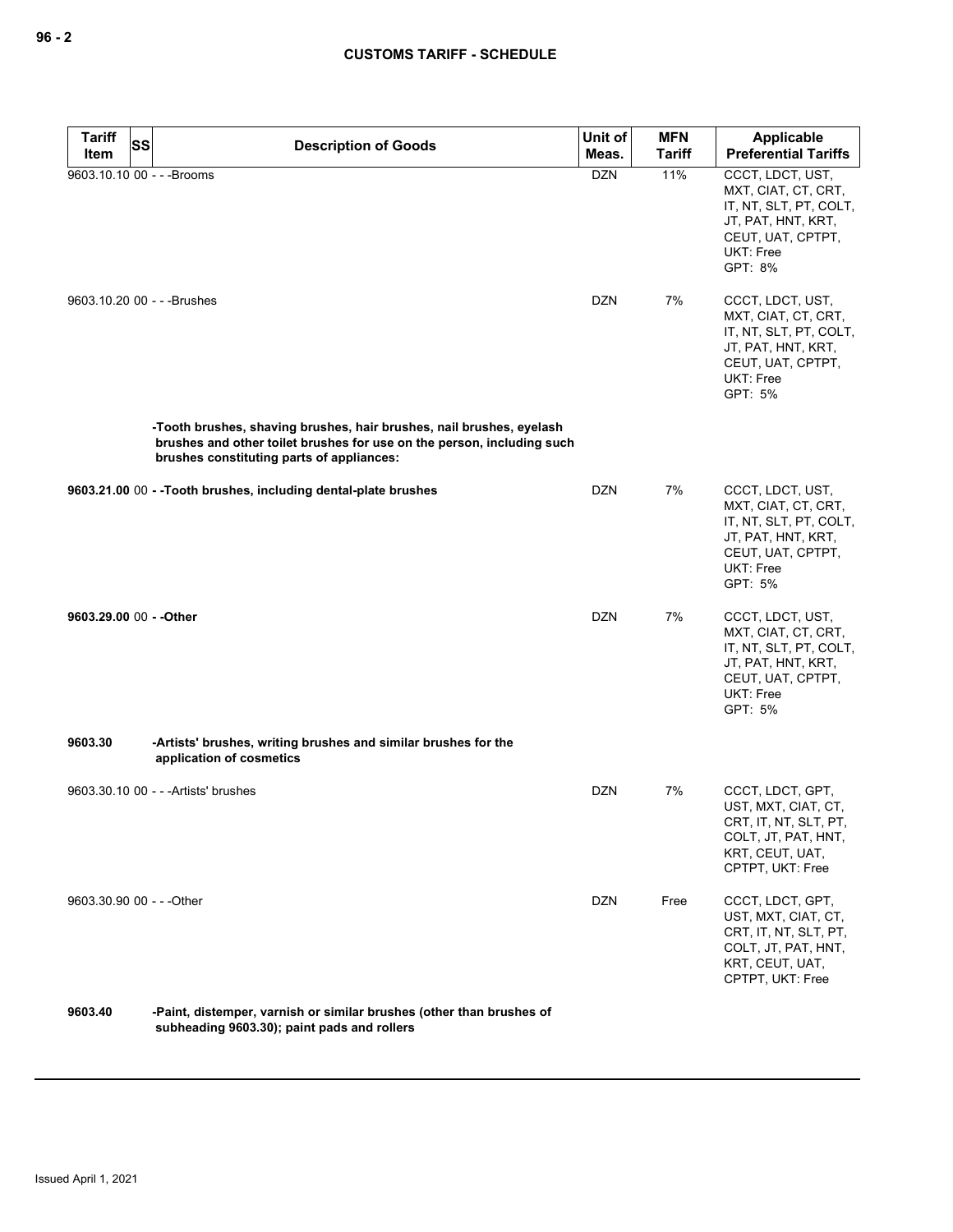| <b>Tariff</b> | SS<br><b>Description of Goods</b>                                                   | Unit of    | <b>MFN</b>    | Applicable                                                                                                                            |
|---------------|-------------------------------------------------------------------------------------|------------|---------------|---------------------------------------------------------------------------------------------------------------------------------------|
| Item          |                                                                                     | Meas.      | <b>Tariff</b> | <b>Preferential Tariffs</b>                                                                                                           |
|               | 9603.40.10 00 - - - Rollers of textile materials                                    | <b>DZN</b> | 15.5%         | CCCT, LDCT, GPT,<br>UST, MXT, CIAT, CT,<br>CRT, IT, NT, SLT, PT,<br>COLT, JT, PAT, HNT,<br>KRT, CEUT, UAT,<br>CPTPT, UKT: Free        |
| 9603.40.90    | ---Other                                                                            |            | 7%            | CCCT, LDCT, UST,<br>MXT, CIAT, CT, CRT,<br>IT, NT, SLT, PT, COLT,<br>JT, PAT, HNT, KRT,<br>CEUT, UAT, CPTPT,<br>UKT: Free<br>GPT: 5%  |
|               |                                                                                     | <b>DZN</b> |               |                                                                                                                                       |
|               |                                                                                     | <b>DZN</b> |               |                                                                                                                                       |
|               |                                                                                     | <b>DZN</b> |               |                                                                                                                                       |
|               | 9603.50.00 00 -Other brushes constituting parts of machines, appliances or vehicles |            | Free          | CCCT, LDCT, GPT,<br>UST, MXT, CIAT, CT,<br>CRT, IT, NT, SLT, PT,<br>COLT, JT, PAT, HNT,<br>KRT, CEUT, UAT,<br>CPTPT, UKT: Free        |
| 9603.90       | -Other                                                                              |            |               |                                                                                                                                       |
|               | 9603.90.10 00 - - - Brooms                                                          | DZN        | 11%           | CCCT, LDCT, UST,<br>MXT, CIAT, CT, CRT,<br>IT, NT, SLT, PT, COLT,<br>JT, PAT, HNT, KRT,<br>CEUT, UAT, CPTPT,<br>UKT: Free<br>GPT: 10% |
|               | 9603.90.20 00 - - - Hand-operated mechanical floor sweepers, not motorized          | <b>NMB</b> | 8%            | CCCT, LDCT, GPT,<br>UST, MXT, CIAT, CT,<br>CRT, IT, NT, SLT, PT,<br>COLT, JT, PAT, HNT,<br>KRT, CEUT, UAT,<br>CPTPT, UKT: Free        |
|               | 9603.90.30 00 - - - Mops of textile materials                                       | <b>DZN</b> | 15.5%         | CCCT, LDCT, UST,<br>MXT, CIAT, CT, CRT,<br>IT, NT, SLT, PT, COLT,<br>JT, PAT, HNT, KRT,<br>CEUT, UAT, CPTPT,<br>UKT: Free<br>GPT: 10% |
|               | 9603.90.90 00 - - - Other                                                           | <b>NMB</b> | 6.5%          | CCCT, LDCT, UST,<br>MXT, CIAT, CT, CRT,<br>IT, NT, SLT, PT, COLT,<br>JT, PAT, HNT, KRT,<br>CEUT, UAT, CPTPT,<br>UKT: Free<br>GPT: 3%  |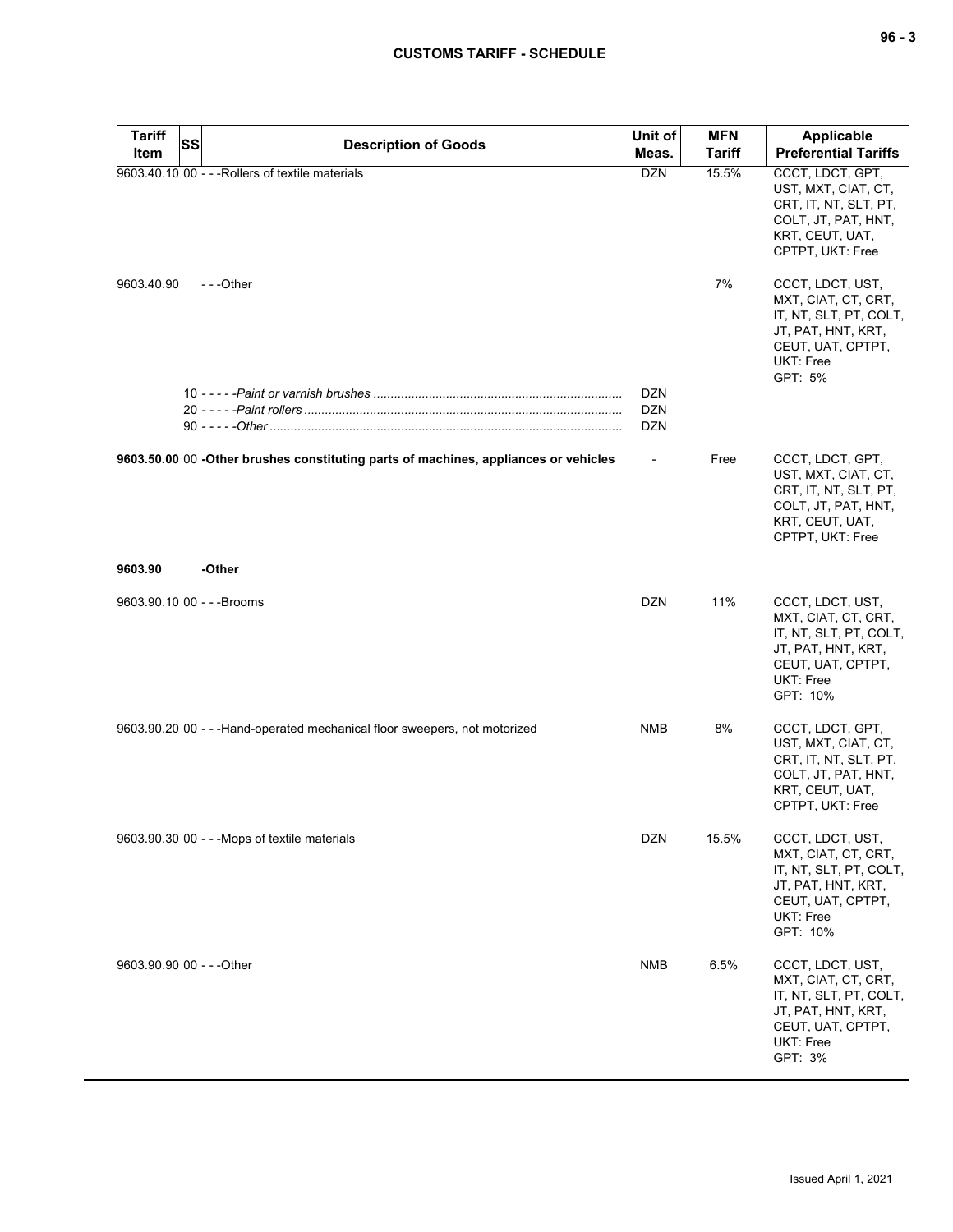| <b>Tariff</b><br>Item   | <b>SS</b><br><b>Description of Goods</b>                                                                                     | Unit of<br>Meas. | <b>MFN</b><br><b>Tariff</b> | <b>Applicable</b><br><b>Preferential Tariffs</b>                                                                                     |
|-------------------------|------------------------------------------------------------------------------------------------------------------------------|------------------|-----------------------------|--------------------------------------------------------------------------------------------------------------------------------------|
|                         | 9604.00.00 00 Hand sieves and hand riddles.                                                                                  | NMB              | 6.5%                        | CCCT, LDCT, UST,<br>MXT, CIAT, CT, CRT,<br>IT, NT, SLT, PT, COLT,<br>JT, PAT, HNT, KRT,<br>CEUT, UAT, CPTPT,<br>UKT: Free<br>GPT: 5% |
|                         | 9605.00.00 00 Travel sets for personal toilet, sewing or shoe or clothes cleaning.                                           |                  | 6.5%                        | CCCT, LDCT, UST,<br>MXT, CIAT, CT, CRT,<br>IT, NT, SLT, PT, COLT,<br>JT, PAT, HNT, KRT,<br>CEUT, UAT, CPTPT,<br>UKT: Free<br>GPT: 5% |
| 96.06                   | Buttons, press-fasteners, snap-fasteners and press-studs, button<br>moulds and other parts of these articles; button blanks. |                  |                             |                                                                                                                                      |
|                         | 9606.10.00 00 -Press-fasteners, snap-fasteners and press-studs and parts therefor                                            |                  | Free                        | CCCT, LDCT, GPT,<br>UST, MXT, CIAT, CT,<br>CRT, IT, NT, SLT, PT,<br>COLT, JT, PAT, HNT,<br>KRT, CEUT, UAT,<br>CPTPT, UKT: Free       |
|                         | -Buttons:                                                                                                                    |                  |                             |                                                                                                                                      |
|                         | 9606.21.00 00 - - Of plastics, not covered with textile material                                                             | GRO              | Free                        | CCCT, LDCT, GPT,<br>UST, MXT, CIAT, CT,<br>CRT, IT, NT, SLT, PT,<br>COLT, JT, PAT, HNT,<br>KRT, CEUT, UAT,<br>CPTPT, UKT: Free       |
|                         | 9606.22.00 00 - - Of base metal, not covered with textile material                                                           | GRO              | Free                        | CCCT, LDCT, GPT,<br>UST, MXT, CIAT, CT,<br>CRT, IT, NT, SLT, PT,<br>COLT, JT, PAT, HNT,<br>KRT, CEUT, UAT,<br>CPTPT, UKT: Free       |
| 9606.29.00 00 - - Other |                                                                                                                              | <b>GRO</b>       | Free                        | CCCT, LDCT, GPT,<br>UST, MXT, CIAT, CT,<br>CRT, IT, NT, SLT, PT,<br>COLT, JT, PAT, HNT,<br>KRT, CEUT, UAT,<br>CPTPT, UKT: Free       |
|                         | 9606.30.00 00 -Button moulds and other parts of buttons; button blanks                                                       |                  | Free                        | CCCT, LDCT, GPT,<br>UST, MXT, CIAT, CT,<br>CRT, IT, NT, SLT, PT,<br>COLT, JT, PAT, HNT,<br>KRT, CEUT, UAT,<br>CPTPT, UKT: Free       |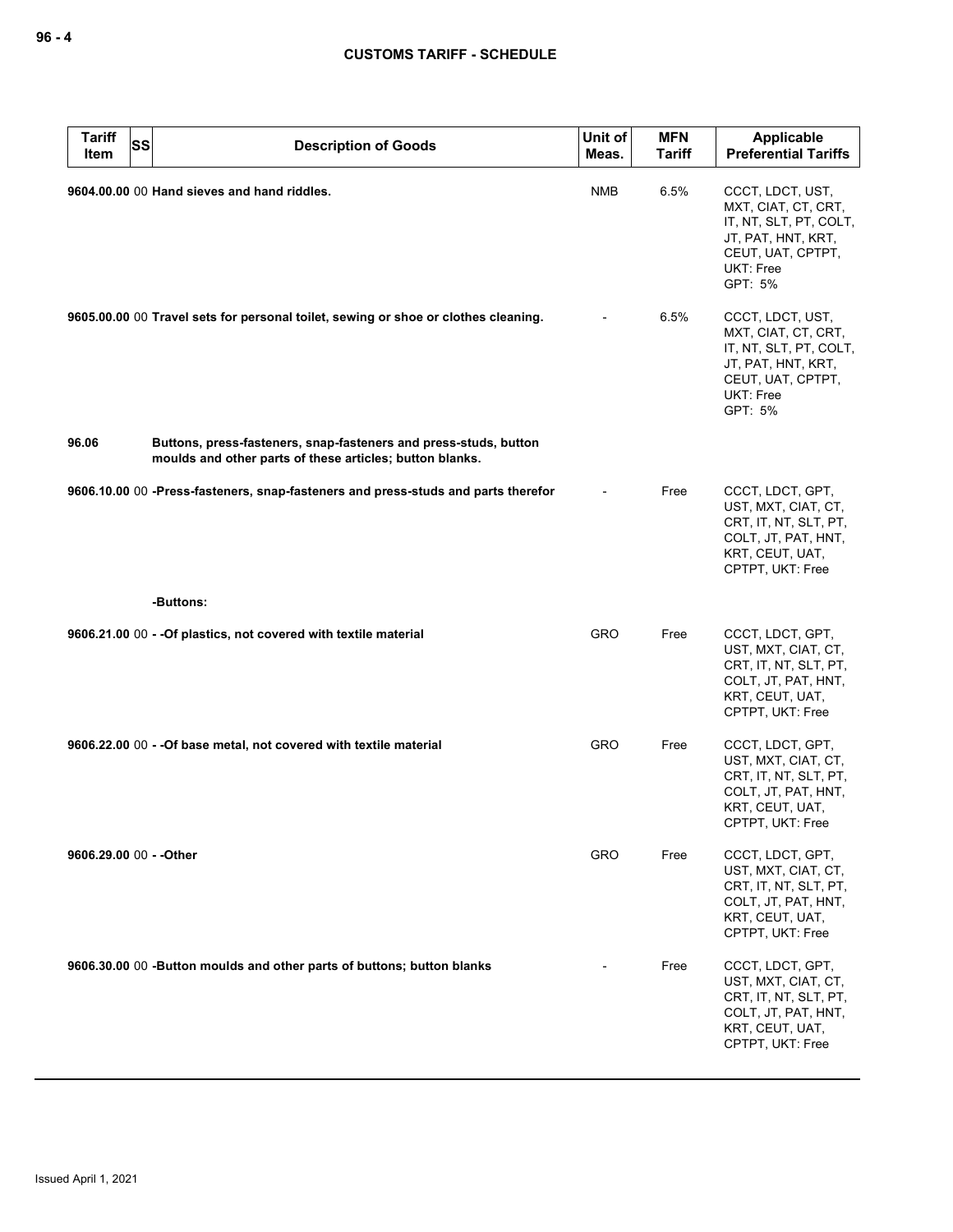| <b>Tariff</b><br><b>SS</b><br>Item | <b>Description of Goods</b>                                                                                                                                                                                                                                                                          | Unit of<br>Meas. | <b>MFN</b><br><b>Tariff</b> | <b>Applicable</b><br><b>Preferential Tariffs</b>                                                                                     |
|------------------------------------|------------------------------------------------------------------------------------------------------------------------------------------------------------------------------------------------------------------------------------------------------------------------------------------------------|------------------|-----------------------------|--------------------------------------------------------------------------------------------------------------------------------------|
| 96.07                              | Slide fasteners and parts thereof.                                                                                                                                                                                                                                                                   |                  |                             |                                                                                                                                      |
|                                    | -Slide fasteners:                                                                                                                                                                                                                                                                                    |                  |                             |                                                                                                                                      |
| 9607.11                            | --Fitted with chain scoops of base metal                                                                                                                                                                                                                                                             |                  |                             |                                                                                                                                      |
|                                    | 9607.11.10 00 - - - Air-tight and watertight                                                                                                                                                                                                                                                         |                  | Free                        | CCCT, LDCT, GPT,<br>UST, MXT, CIAT, CT,<br>CRT, IT, NT, SLT, PT,<br>COLT, JT, PAT, HNT,<br>KRT, CEUT, UAT,<br>CPTPT, UKT: Free       |
| 9607.11.90 00 - - - Other          |                                                                                                                                                                                                                                                                                                      |                  | 10%                         | CCCT, LDCT, UST,<br>MXT, CIAT, CT, CRT,<br>IT, NT, SLT, PT, COLT,<br>JT, PAT, HNT, KRT,<br>CEUT, UAT, CPTPT,<br>UKT: Free<br>GPT: 7% |
| 9607.19.00 00 - - Other            |                                                                                                                                                                                                                                                                                                      |                  | 11%                         | CCCT, LDCT, UST,<br>MXT, CIAT, CT, CRT,<br>IT, NT, SLT, PT, COLT,<br>JT, PAT, HNT, KRT,<br>CEUT, UAT, CPTPT,<br>UKT: Free<br>GPT: 7% |
| 9607.20                            | -Parts                                                                                                                                                                                                                                                                                               |                  |                             |                                                                                                                                      |
|                                    | 9607.20.10 00 - - - Of textile materials                                                                                                                                                                                                                                                             |                  | 11.5%                       | CCCT, LDCT, UST,<br>MXT, CIAT, CT, CRT,<br>IT, NT, SLT, PT, COLT,<br>JT, PAT, HNT, KRT,<br>CEUT, UAT, CPTPT,<br>UKT: Free            |
| 9607.20.90 00 - - - Other          |                                                                                                                                                                                                                                                                                                      |                  | Free                        | CCCT, LDCT, GPT,<br>UST, MXT, CIAT, CT,<br>CRT, IT, NT, SLT, PT,<br>COLT, JT, PAT, HNT,<br>KRT, CEUT, UAT,<br>CPTPT, UKT: Free       |
| 96.08                              | Ball point pens; felt tipped and other porous-tipped pens and markers;<br>fountain pens, stylograph pens and other pens; duplicating stylos;<br>propelling or sliding pencils; pen-holders, pencil-holders and similar<br>holders; parts (including caps and clips) of the foregoing articles, other |                  |                             |                                                                                                                                      |

**than those of heading 96.09.**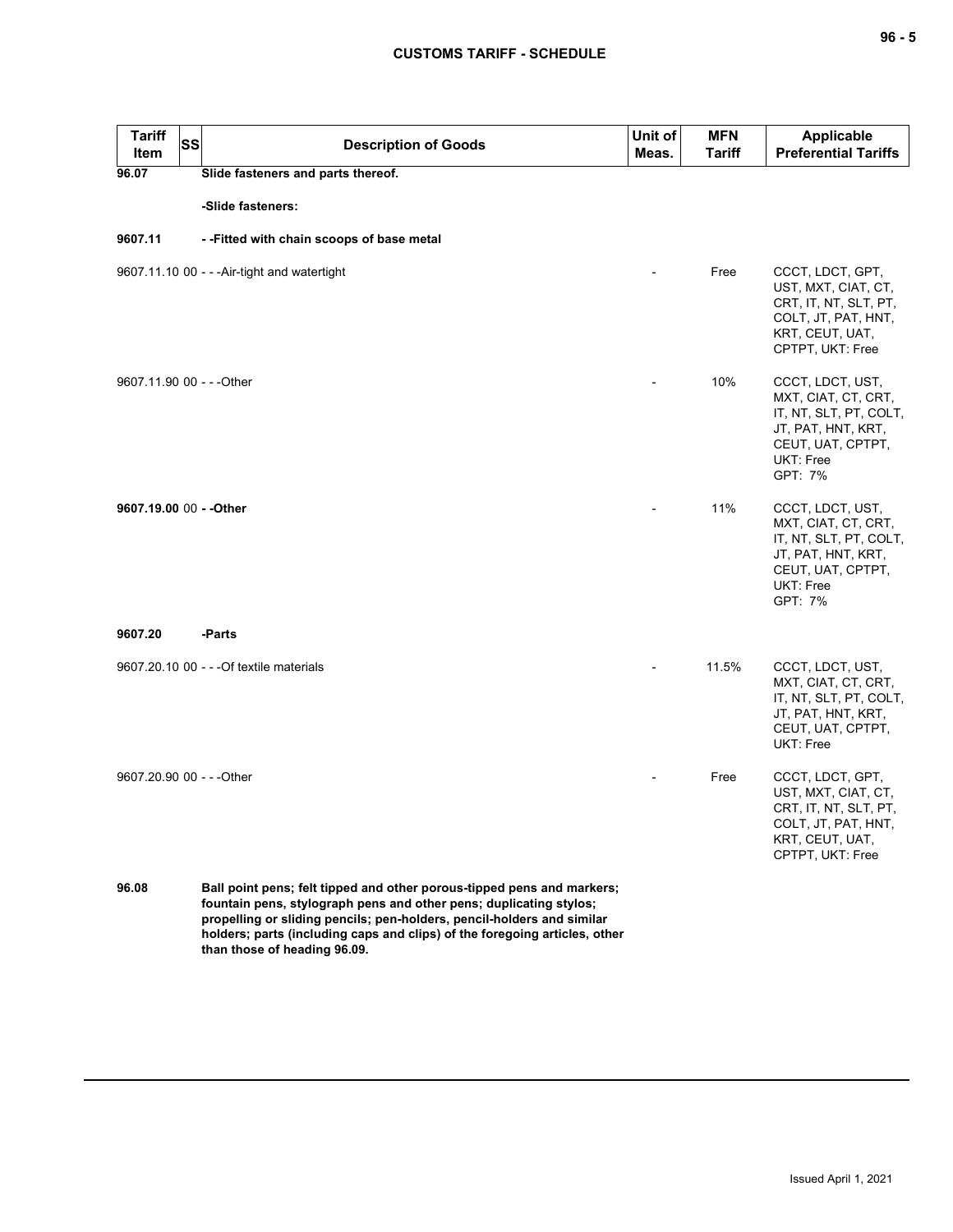| <b>Tariff</b><br><b>SS</b> | <b>Description of Goods</b>                                                   | Unit of    | <b>MFN</b>    | Applicable                                                                                                                           |
|----------------------------|-------------------------------------------------------------------------------|------------|---------------|--------------------------------------------------------------------------------------------------------------------------------------|
| Item                       |                                                                               | Meas.      | <b>Tariff</b> | <b>Preferential Tariffs</b>                                                                                                          |
|                            | 9608.10.00 00 -Ball point pens                                                | <b>DZN</b> | 7%            | CCCT, LDCT, UST,<br>MXT, CIAT, CT, CRT,<br>IT, NT, SLT, PT, COLT,<br>JT, PAT, HNT, KRT,<br>CEUT, UAT, CPTPT,<br>UKT: Free<br>GPT: 5% |
| 9608.20.00                 | -Felt tipped and other porous-tipped pens and markers                         |            | 7%            | CCCT, LDCT, UST,<br>MXT, CIAT, CT, CRT,<br>IT, NT, SLT, PT, COLT,<br>JT, PAT, HNT, KRT,<br>CEUT, UAT, CPTPT,<br>UKT: Free<br>GPT: 5% |
|                            |                                                                               | <b>DZN</b> |               |                                                                                                                                      |
|                            |                                                                               | <b>DZN</b> |               |                                                                                                                                      |
| 9608.30                    | -Fountain pens, stylograph pens and other pens                                |            |               |                                                                                                                                      |
|                            | 9608.30.10 00 - - - Indian ink drawing pens                                   | <b>DZN</b> | 7%            | CCCT, LDCT, UST,<br>MXT, CIAT, CT, CRT,<br>IT, NT, SLT, PT, COLT,<br>JT, PAT, HNT, KRT,<br>CEUT, UAT, CPTPT,<br>UKT: Free<br>GPT: 3% |
| 9608.30.90 00 - - - Other  |                                                                               | <b>DZN</b> | 7%            | CCCT, LDCT, UST,<br>MXT, CIAT, CT, CRT,<br>IT, NT, SLT, PT, COLT,<br>JT, PAT, HNT, KRT,<br>CEUT, UAT, CPTPT,<br>UKT: Free<br>GPT: 5% |
|                            | 9608.40.00 00 -Propelling or sliding pencils                                  | <b>DZN</b> | 7%            | CCCT, LDCT, UST,<br>MXT, CIAT, CT, CRT,<br>IT, NT, SLT, PT, COLT,<br>JT, PAT, HNT, KRT,<br>CEUT, UAT, CPTPT,<br>UKT: Free<br>GPT: 5% |
|                            | 9608.50.00 00 -Sets of articles from two or more of the foregoing subheadings | <b>NMB</b> | 7%            | CCCT, LDCT, UST,<br>MXT, CIAT, CT, CRT,<br>IT, NT, SLT, PT, COLT,<br>JT, PAT, HNT, KRT,<br>CEUT, UAT, CPTPT,<br>UKT: Free<br>GPT: 5% |
| 9608.60                    | -Refills for ball point pens, comprising the ball point and ink-reservoir     |            |               |                                                                                                                                      |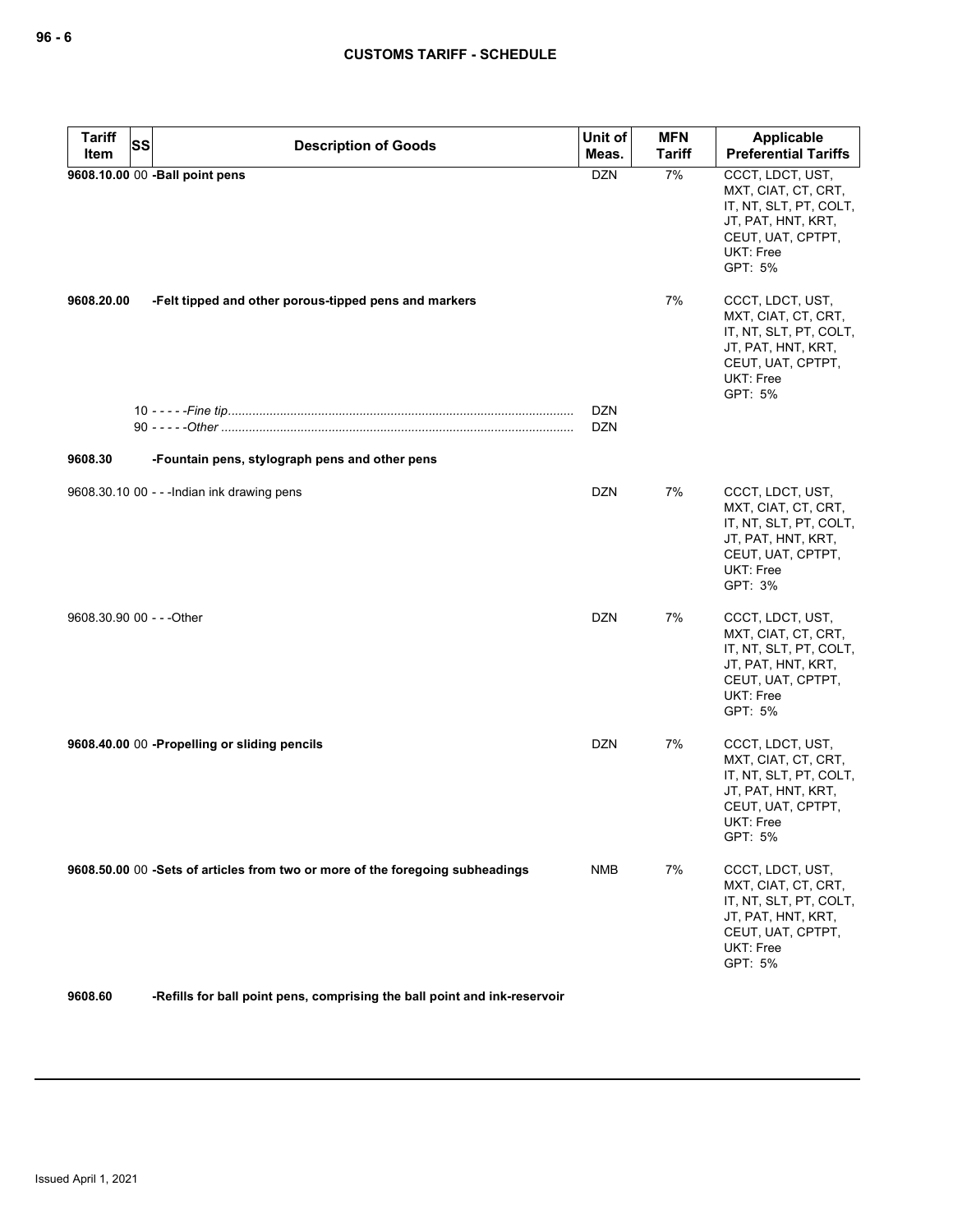| <b>Tariff</b><br><b>SS</b><br>Item | <b>Description of Goods</b>                                                                                                                            | Unit of<br>Meas. | <b>MFN</b><br><b>Tariff</b> | <b>Applicable</b><br><b>Preferential Tariffs</b>                                                                                     |
|------------------------------------|--------------------------------------------------------------------------------------------------------------------------------------------------------|------------------|-----------------------------|--------------------------------------------------------------------------------------------------------------------------------------|
|                                    | 9608.60.10 00 - - - For use in the manufacture of ball point pens                                                                                      | MIL              | Free                        | CCCT, LDCT, GPT,<br>UST, MXT, CIAT, CT,<br>CRT, IT, NT, SLT, PT,<br>COLT, JT, PAT, HNT,<br>KRT, CEUT, UAT,<br>CPTPT, UKT: Free       |
| 9608.60.90 00 - - - Other          |                                                                                                                                                        | MIL              | 7%                          | CCCT, LDCT, UST,<br>MXT, CIAT, CT, CRT,<br>IT, NT, SLT, PT, COLT,<br>JT, PAT, HNT, KRT,<br>CEUT, UAT, CPTPT,<br>UKT: Free<br>GPT: 3% |
|                                    | -Other:                                                                                                                                                |                  |                             |                                                                                                                                      |
| 9608.91                            | --Pen nibs and nib points                                                                                                                              |                  |                             |                                                                                                                                      |
|                                    | 9608.91.10 00 - - - Nibs of wool felt or plastics for use in the manufacture of porous tip pens or<br>markers                                          |                  | Free                        | CCCT, LDCT, GPT,<br>UST, MXT, CIAT, CT,<br>CRT, IT, NT, SLT, PT,<br>COLT, JT, PAT, HNT,<br>KRT, CEUT, UAT,<br>CPTPT, UKT: Free       |
| 9608.91.90 00 - - - Other          |                                                                                                                                                        |                  | 5%                          | CCCT, LDCT, GPT,<br>UST, MXT, CIAT, CT,<br>CRT, IT, NT, SLT, PT,<br>COLT, JT, PAT, HNT,<br>KRT, CEUT, UAT,<br>CPTPT, UKT: Free       |
| 9608.99                            | - -Other                                                                                                                                               |                  |                             |                                                                                                                                      |
|                                    | 9608.99.10 00 - - -Parts other than refills, for use in the manufacture of ball point pens                                                             |                  | Free                        | CCCT, LDCT, GPT,<br>UST, MXT, CIAT, CT,<br>CRT, IT, NT, SLT, PT,<br>COLT, JT, PAT, HNT,<br>KRT, CEUT, UAT,<br>CPTPT, UKT: Free       |
| 9608.99.90 00 - - - Other          |                                                                                                                                                        |                  | 7%                          | CCCT, LDCT, UST,<br>MXT, CIAT, CT, CRT,<br>IT, NT, SLT, PT, COLT,<br>JT, PAT, HNT, KRT,<br>CEUT, UAT, CPTPT,<br>UKT: Free<br>GPT: 3% |
| 96.09                              | Pencils (other than pencils of heading 96.08), crayons, pencil leads,<br>pastels, drawing charcoals, writing or drawing chalks and tailors'<br>chalks. |                  |                             |                                                                                                                                      |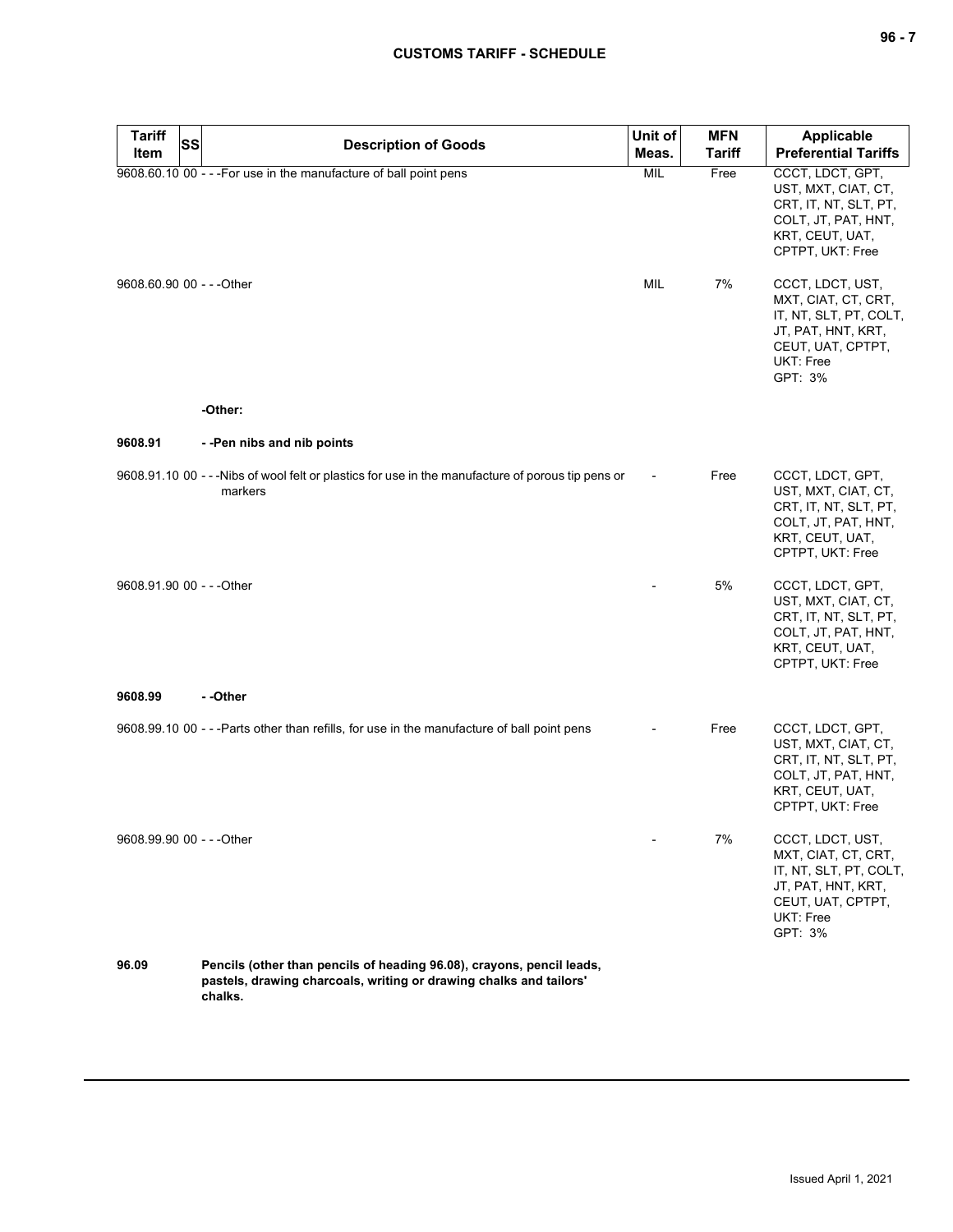| <b>Tariff</b><br><b>SS</b><br>Item | <b>Description of Goods</b>                                                                                                                                                                                                                                   | Unit of<br>Meas.         | <b>MFN</b><br><b>Tariff</b> | Applicable<br><b>Preferential Tariffs</b>                                                                                            |
|------------------------------------|---------------------------------------------------------------------------------------------------------------------------------------------------------------------------------------------------------------------------------------------------------------|--------------------------|-----------------------------|--------------------------------------------------------------------------------------------------------------------------------------|
| 9609.10.00<br>9609.20              | -Pencils and crayons, with leads encased in a rigid sheath<br>-Pencil leads, black or coloured                                                                                                                                                                | <b>GRO</b><br><b>GRO</b> | 7%                          | CCCT, LDCT, UST,<br>MXT, CIAT, CT, CRT,<br>IT, NT, SLT, PT, COLT,<br>JT, PAT, HNT, KRT,<br>CEUT, UAT, CPTPT,<br>UKT: Free<br>GPT: 5% |
|                                    |                                                                                                                                                                                                                                                               |                          |                             |                                                                                                                                      |
|                                    | 9609.20.10 00 - - - For use in the manufacture of pencils                                                                                                                                                                                                     |                          | Free                        | CCCT, LDCT, GPT,<br>UST, MXT, CIAT, CT,<br>CRT, IT, NT, SLT, PT,<br>COLT, JT, PAT, HNT,<br>KRT, CEUT, UAT,<br>CPTPT, UKT: Free       |
| 9609.20.90 00 - - - Other          |                                                                                                                                                                                                                                                               |                          | 6%                          | CCCT, LDCT, UST,<br>MXT, CIAT, CT, CRT,<br>IT, NT, SLT, PT, COLT,<br>JT, PAT, HNT, KRT,<br>CEUT, UAT, CPTPT,<br>UKT: Free<br>GPT: 3% |
| 9609.90.00 00 -Other               |                                                                                                                                                                                                                                                               | <b>GRO</b>               | 7%                          | CCCT, LDCT, UST,<br>MXT, CIAT, CT, CRT,<br>IT, NT, SLT, PT, COLT,<br>JT, PAT, HNT, KRT,<br>CEUT, UAT, CPTPT,<br>UKT: Free<br>GPT: 5% |
|                                    | 9610.00.00 00 Slates and boards, with writing or drawing surfaces, whether or not<br>framed.                                                                                                                                                                  |                          | 4.5%                        | CCCT, LDCT, GPT,<br>UST, MXT, CIAT, CT,<br>CRT, IT, NT, SLT, PT,<br>COLT, JT, PAT, HNT,<br>KRT, CEUT, UAT,<br>CPTPT, UKT: Free       |
|                                    | 9611.00.00 00 Date, sealing or numbering stamps, and the like (including devices for<br>printing or embossing labels), designed for operating in the hand; hand-<br>operated composing sticks, and hand printing sets incorporating such<br>composing sticks. |                          | 6.5%                        | CCCT, LDCT, UST,<br>MXT, CIAT, CT, CRT,<br>IT, NT, SLT, PT, COLT,<br>JT, PAT, HNT, KRT,<br>CEUT, UAT, CPTPT,<br>UKT: Free<br>GPT: 5% |
| 96.12                              | Typewriter or similar ribbons, inked or otherwise prepared for giving<br>impressions, whether or not on spools or in cartridges; ink-pads,<br>whether or not inked, with or without boxes.                                                                    |                          |                             |                                                                                                                                      |
| 9612.10                            | -Ribbons                                                                                                                                                                                                                                                      |                          |                             |                                                                                                                                      |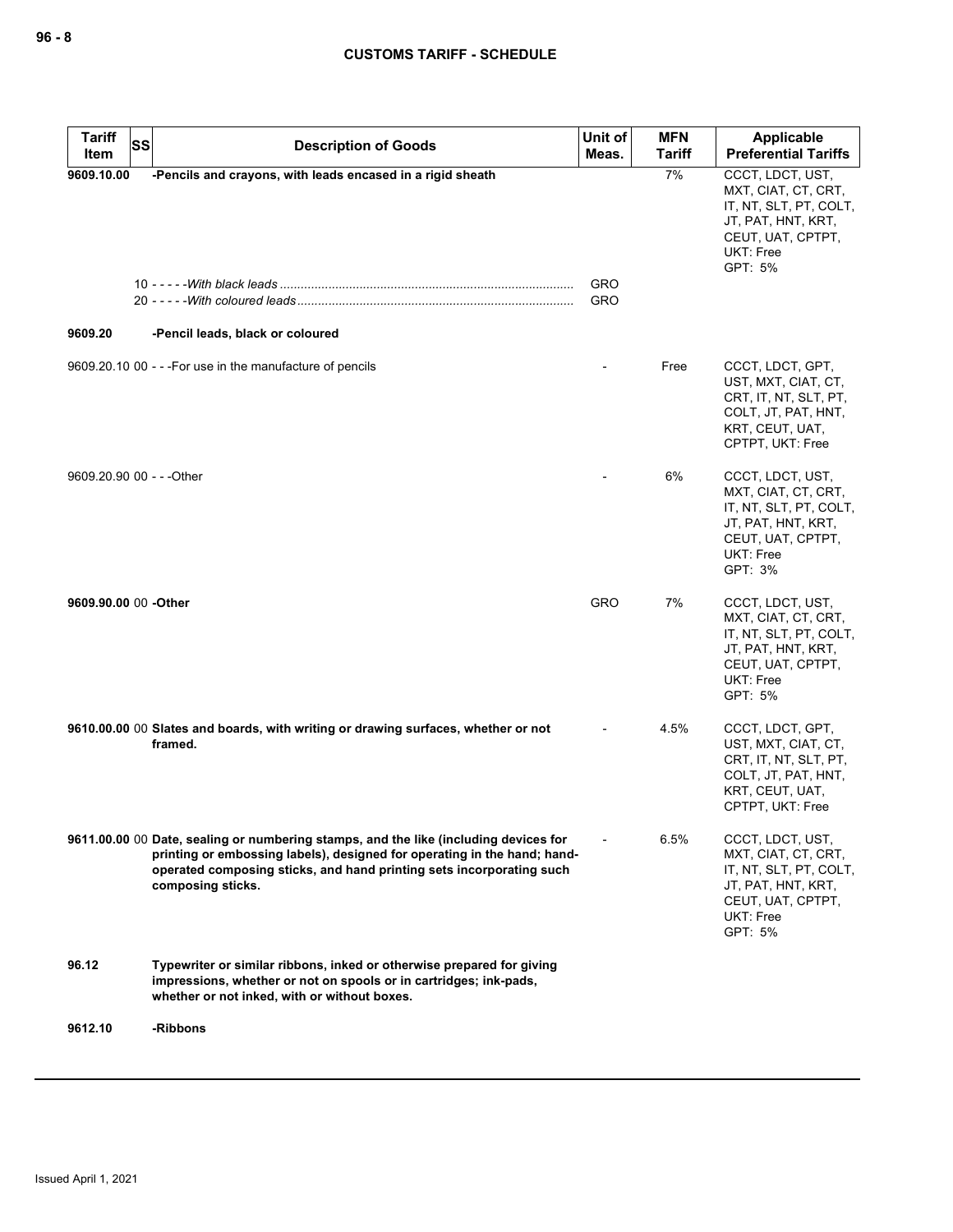| <b>Tariff</b><br><b>SS</b><br>Item | <b>Description of Goods</b>                                                                                                                | Unit of<br>Meas. | <b>MFN</b><br><b>Tariff</b> | <b>Applicable</b><br><b>Preferential Tariffs</b>                                                                                       |
|------------------------------------|--------------------------------------------------------------------------------------------------------------------------------------------|------------------|-----------------------------|----------------------------------------------------------------------------------------------------------------------------------------|
|                                    | 9612.10.10 00 - - - To be employed in machinery for packing fresh fruit or vegetables                                                      | <b>NMB</b>       | Free                        | CCCT, LDCT, GPT,<br>UST, MXT, CIAT, CT,<br>CRT, IT, NT, SLT, PT,<br>COLT, JT, PAT, HNT,<br>KRT, CEUT, UAT,<br>CPTPT, UKT: Free         |
|                                    | 9612.10.20 00 - - - Other, woven, of man-made fibres, other than those of a width of 30 mm or<br>less and permanently put up in cartridges | NMB              | 15.5%                       | CCCT, LDCT, UST,<br>MXT, CIAT, CT, CRT,<br>IT, NT, SLT, PT, COLT,<br>JT, PAT, HNT, KRT,<br>CEUT, UAT, CPTPT,<br>UKT: Free              |
|                                    | 9612.10.30 00 - - - Other, containing man-made fibres                                                                                      | <b>NMB</b>       | 15.5%                       | CCCT, LDCT, UST,<br>MXT, CIAT, CT, CRT,<br>IT, NT, SLT, PT, COLT,<br>JT, PAT, HNT, KRT,<br>CEUT, UAT, CPTPT,<br>UKT: Free              |
| 9612.10.90 00 - - - Other          |                                                                                                                                            | <b>NMB</b>       | 8.5%                        | CCCT, LDCT, UST,<br>MXT, CIAT, CT, CRT,<br>IT, NT, SLT, PT, COLT,<br>JT, PAT, HNT, KRT,<br>CEUT, UAT, CPTPT,<br>UKT: Free<br>GPT: 5%   |
| 9612.20.00 00 -Ink-pads            |                                                                                                                                            |                  | 8.5%                        | CCCT, LDCT, UST,<br>MXT, CIAT, CT, CRT,<br>IT, NT, SLT, PT, COLT,<br>JT, PAT, HNT, KRT,<br>CEUT, UAT, CPTPT,<br>UKT: Free<br>GPT: 5%   |
| 96.13                              | Cigarette lighters and other lighters, whether or not mechanical or<br>electrical, and parts thereof other than flints and wicks.          |                  |                             |                                                                                                                                        |
|                                    | 9613.10.00 00 -Pocket lighters, gas fuelled, non-refillable                                                                                | <b>NMB</b>       | 6.5%                        | CCCT, LDCT, UST,<br>MXT, CIAT, CT, CRT,<br>IT, NT, SLT, PT, COLT,<br>JT, PAT, HNT, KRT,<br>CEUT, UAT, CPTPT,<br>UKT: Free<br>GPT: 6.5% |
|                                    | 9613.20.00 00 -Pocket lighters, gas fuelled, refillable                                                                                    | <b>NMB</b>       | 9%                          | CCCT, LDCT, UST,<br>MXT, CIAT, CT, CRT,<br>IT, NT, SLT, PT, COLT,<br>JT, PAT, HNT, KRT,<br>CEUT, UAT, CPTPT,<br>UKT: Free<br>GPT: 5%   |
| 9613.80                            | -Other lighters                                                                                                                            |                  |                             |                                                                                                                                        |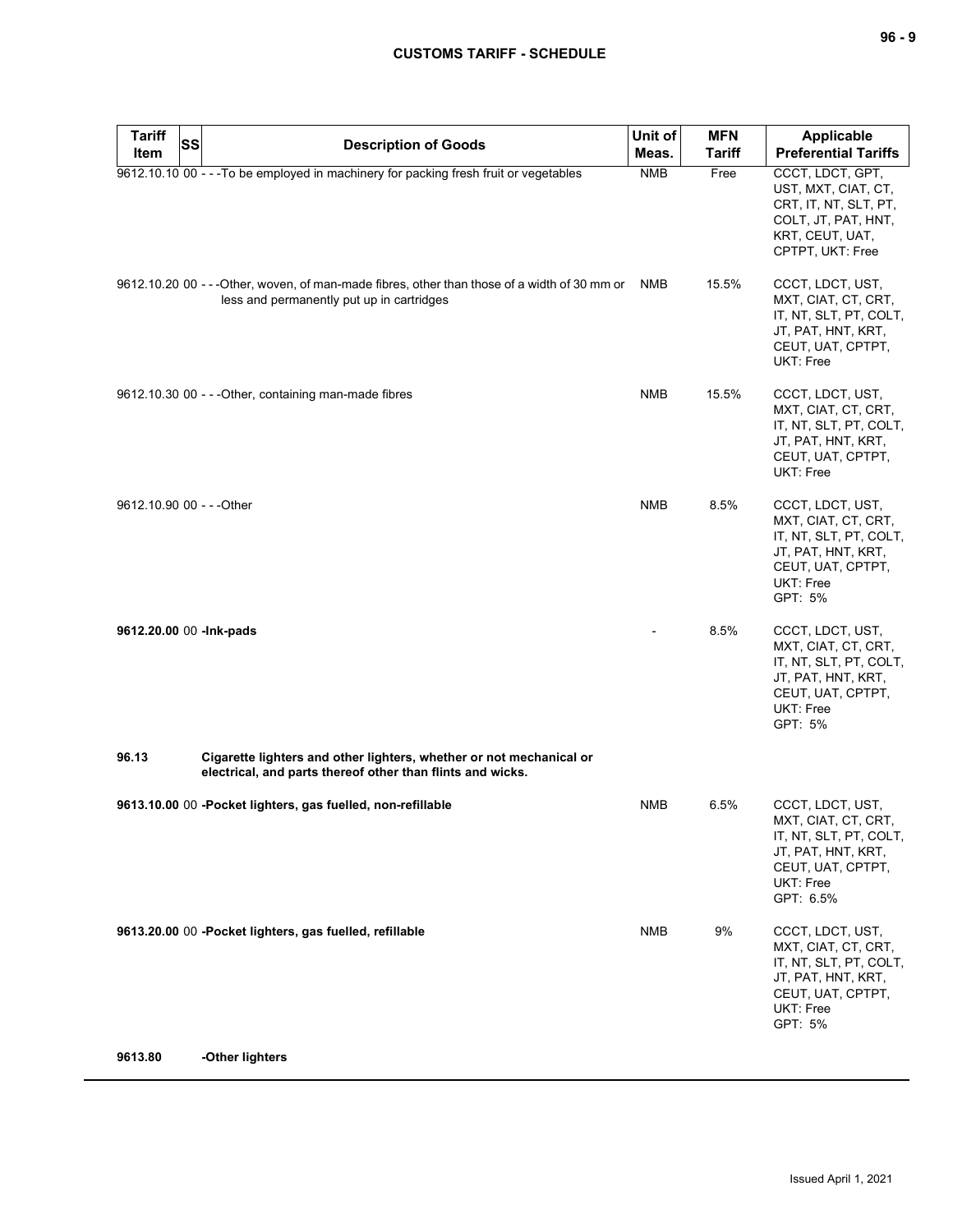| <b>Tariff</b><br><b>SS</b><br>Item | <b>Description of Goods</b>                                                                                                                                    | Unit of<br>Meas. | <b>MFN</b><br><b>Tariff</b> | Applicable<br><b>Preferential Tariffs</b>                                                                                                   |
|------------------------------------|----------------------------------------------------------------------------------------------------------------------------------------------------------------|------------------|-----------------------------|---------------------------------------------------------------------------------------------------------------------------------------------|
|                                    | 9613.80.10 00 - - - Table lighters                                                                                                                             | <b>NMB</b>       | 9.5%                        | CCCT, LDCT, UST,<br>MXT, CIAT, CT, CRT,<br>IT, NT, SLT, PT, COLT,<br>JT, PAT, HNT, KRT,<br>CEUT, UAT, CPTPT,<br>UKT: Free<br>GPT: 5%        |
| 9613.80.90 00 - - - Other          |                                                                                                                                                                |                  | 8%                          | CCCT, LDCT, UST,<br>MXT, CIAT, CT, CRT,<br>IT, NT, SLT, PT, COLT,<br>JT, PAT, HNT, KRT,<br>CEUT, UAT, CPTPT,<br>UKT: Free<br>GPT: 5%        |
| 9613.90.00 00 -Parts               |                                                                                                                                                                |                  | 6.5%                        | CCCT, LDCT, GPT,<br>UST, MXT, CIAT, CT,<br>CRT, IT, NT, SLT, PT,<br>COLT, JT, PAT, HNT,<br>KRT, CEUT, UAT,<br>CPTPT, UKT: Free              |
| 9614.00                            | Smoking pipes (including pipe bowls) and cigar or cigarette holders,<br>and parts thereof.                                                                     |                  |                             |                                                                                                                                             |
|                                    | ---Pipes and pipe bowls:                                                                                                                                       |                  |                             |                                                                                                                                             |
|                                    | 9614.00.11 00 - - - - Meerschaum pipes, excluding those composed in part of briar wood;<br>Roughly shaped blocks of wood or root, for pipes                    |                  | Free                        | CCCT, LDCT, GPT,<br>UST, MXT, CIAT, CT,<br>CRT, IT, NT, SLT, PT,<br>COLT, JT, PAT, HNT,<br>KRT, CEUT, UAT,<br>CPTPT, UKT: Free              |
| 9614.00.19 00 - - - - Other        |                                                                                                                                                                | <b>DZN</b>       | 6.5%                        | CCCT, LDCT, UST,<br>MXT, CIAT, CT, CRT,<br>IT, NT, SLT, PT, COLT,<br>JT, PAT, HNT, KRT,<br>CEUT, UAT, CPTPT,<br>UKT: Free<br>GPT: 3%        |
| 9614.00.90 00 - - - Other          |                                                                                                                                                                |                  | 7%                          | CCCT, LDCT, UST,<br>MXT, CIAT, CT, CRT,<br>IT, NT, SLT, PT, COLT,<br>JT, PAT, HNT, KRT,<br>CEUT, UAT, CPTPT,<br><b>UKT: Free</b><br>GPT: 3% |
| 96.15                              | Combs, hair-slides and the like; hairpins, curling pins, curling grips,<br>hair-curlers and the like, other than those of heading 85.16, and parts<br>thereof. |                  |                             |                                                                                                                                             |

**-Combs, hair-slides and the like:**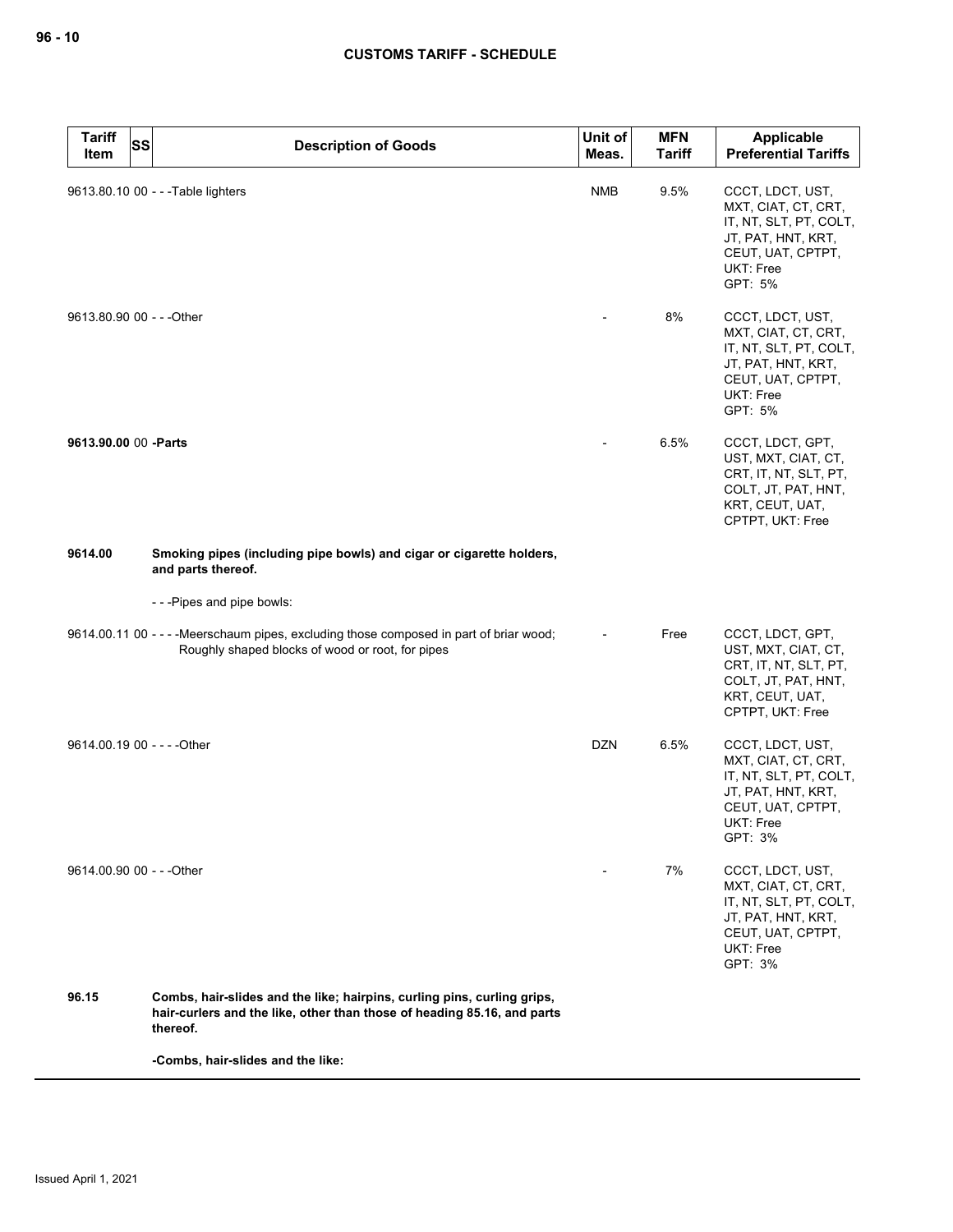| <b>Tariff</b><br>SS<br>Item | <b>Description of Goods</b>                                                                                                                                 | Unit of<br>Meas. | <b>MFN</b><br><b>Tariff</b> | <b>Applicable</b><br><b>Preferential Tariffs</b>                                                                                     |
|-----------------------------|-------------------------------------------------------------------------------------------------------------------------------------------------------------|------------------|-----------------------------|--------------------------------------------------------------------------------------------------------------------------------------|
|                             | 9615.11.00 00 - - Of hard rubber or plastics                                                                                                                |                  | 5.5%                        | CCCT, LDCT, UST,<br>MXT, CIAT, CT, CRT,<br>IT, NT, SLT, PT, COLT,<br>JT, PAT, HNT, KRT,<br>CEUT, UAT, CPTPT,<br>UKT: Free<br>GPT: 5% |
| 9615.19.00 00 - - Other     |                                                                                                                                                             |                  | 7%                          | CCCT, LDCT, UST,<br>MXT, CIAT, CT, CRT,<br>IT, NT, SLT, PT, COLT,<br>JT, PAT, HNT, KRT,<br>CEUT, UAT, CPTPT,<br>UKT: Free<br>GPT: 5% |
| 9615.90.00 00 -Other        |                                                                                                                                                             |                  | 6.5%                        | CCCT, LDCT, UST,<br>MXT, CIAT, CT, CRT,<br>IT, NT, SLT, PT, COLT,<br>JT, PAT, HNT, KRT,<br>CEUT, UAT, CPTPT,<br>UKT: Free<br>GPT: 5% |
| 96.16                       | Scent sprays and similar toilet sprays, and mounts and heads therefor;<br>powder-puffs and pads for the application of cosmetics or toilet<br>preparations. |                  |                             |                                                                                                                                      |
|                             | 9616.10.00 00 -Scent sprays and similar toilet sprays, and mounts and heads therefor                                                                        |                  | 8.5%                        | CCCT, LDCT, GPT,<br>UST, MXT, CIAT, CT,<br>CRT, IT, NT, SLT, PT,<br>COLT, JT, PAT, HNT,<br>KRT, CEUT, UAT,<br>CPTPT, UKT: Free       |
|                             | 9616.20.00 00 -Powder-puffs and pads for the application of cosmetics or toilet<br>preparations                                                             | <b>NMB</b>       | 12%                         | CCCT, LDCT, UST,<br>MXT, CIAT, CT, CRT,<br>IT, NT, SLT, PT, COLT,<br>JT, PAT, HNT, KRT,<br>CEUT, UAT, CPTPT,<br>UKT: Free<br>GPT: 8% |
|                             | 9617.00.00 00 Vacuum flasks and other vacuum vessels, complete with cases; parts<br>thereof other than glass inners.                                        |                  | 7.5%                        | CCCT, LDCT, UST,<br>MXT, CIAT, CT, CRT,<br>IT, NT, SLT, PT, COLT,<br>JT, PAT, HNT, KRT,<br>CEUT, UAT, CPTPT,<br>UKT: Free<br>GPT: 3% |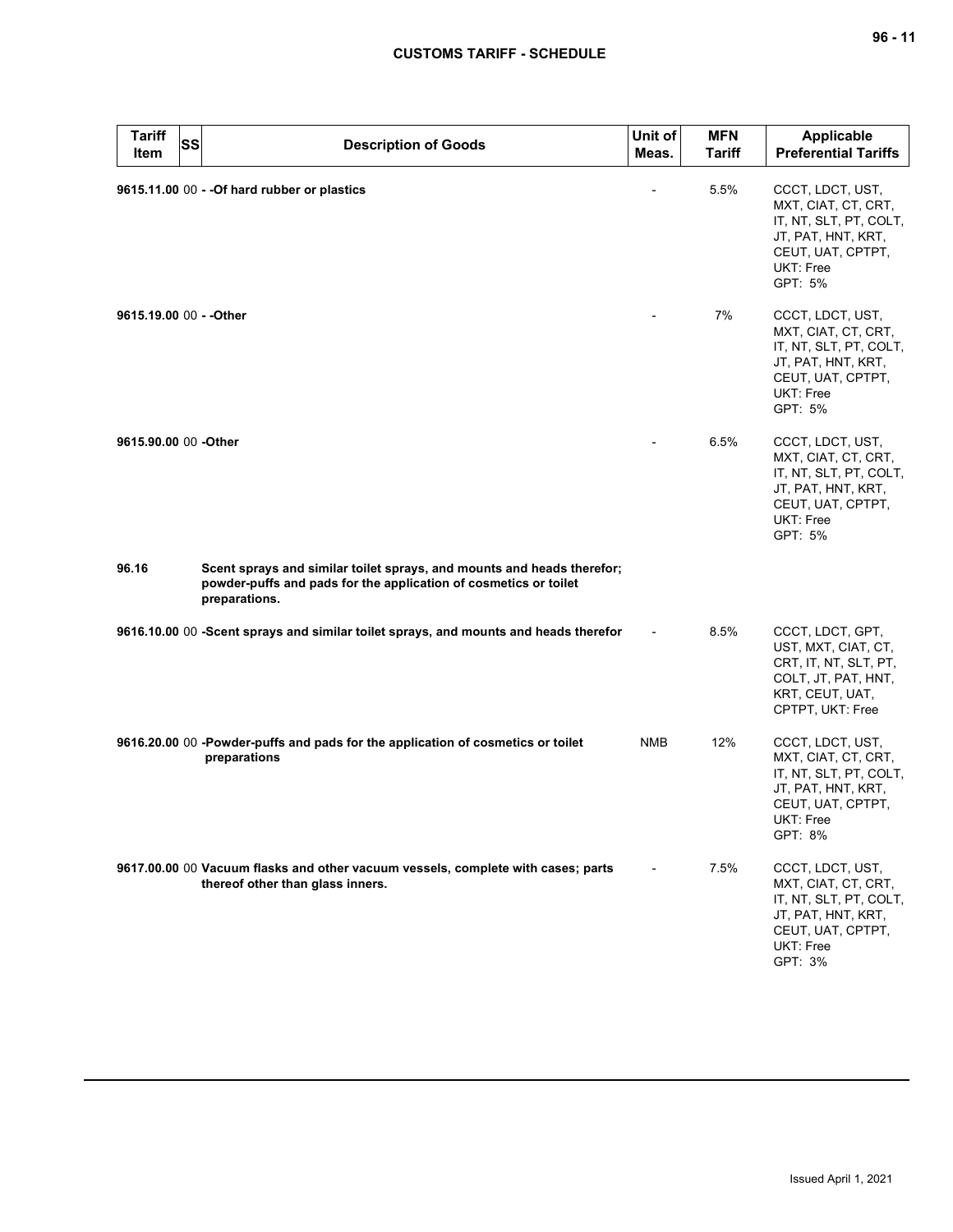| <b>Tariff</b><br>Item | <b>SS</b> | <b>Description of Goods</b>                                                                                                                                                                                                                       | Unit of<br>Meas. | <b>MFN</b><br><b>Tariff</b> | Applicable<br><b>Preferential Tariffs</b>                                                                                                |
|-----------------------|-----------|---------------------------------------------------------------------------------------------------------------------------------------------------------------------------------------------------------------------------------------------------|------------------|-----------------------------|------------------------------------------------------------------------------------------------------------------------------------------|
|                       |           | 9618.00.00 00 Tailors' dummies and other lay figures; automata and other animated<br>displays used for shop window dressing.                                                                                                                      |                  | 9%                          | CCCT, LDCT, UST,<br>MXT, CIAT, CT, CRT,<br>IT, NT, SLT, PT, COLT,<br>JT, PAT, HNT, KRT,<br>CEUT, UAT, CPTPT,<br>UKT: Free<br>GPT: 5%     |
| 9619.00               |           | Sanitary towels (pads) and tampons, napkins and napkin liners for<br>babies and similar articles, of any material.                                                                                                                                |                  |                             |                                                                                                                                          |
|                       |           | 9619.00.10 00 - - - Incontinent briefs, underpants and panties, incontinent napkins (diapers),<br>napkin (diaper) liners and similar sanitary articles for incontinence,<br>designed to be worn by a person, excluding those of a kind for babies | KGM              | Free                        | CCCT, LDCT, GPT,<br>UST, MXT, CIAT, CT,<br>CRT, IT, NT, SLT, PT,<br>COLT, JT, PAT, HNT,<br>KRT, CEUT, UAT,<br>CPTPT, UKT: Free           |
|                       |           | - - - Napkins (diapers), napkin (diaper) liners and similar articles for babies:                                                                                                                                                                  |                  |                             |                                                                                                                                          |
|                       |           | 9619.00.21 00 - - - - Of paper pulp, paper, cellulose wadding or webs of cellulose fibres                                                                                                                                                         | KGM              | Free                        | CCCT, LDCT, GPT,<br>UST, MXT, CIAT, CT,<br>CRT, IT, NT, SLT, PT,<br>COLT, JT, PAT, HNT,<br>KRT, CEUT, UAT,<br>CPTPT, UKT: Free           |
|                       |           | 9619.00.22 00 - - - - Of textile wadding                                                                                                                                                                                                          | <b>KGM</b>       | 12%                         | LDCT, UST, MXT, CIAT,<br>CT, CRT, IT, NT, SLT, PT,<br>COLT, JT, PAT, HNT,<br>KRT, CEUT, UAT,<br>CPTPT, UKT: Free<br>GPT: 5%              |
|                       |           | 9619.00.23 00 - - - - Knitted or crocheted                                                                                                                                                                                                        | <b>NMB</b>       | 18%                         | LDCT, UST, MXT, CIAT,<br>CT, CRT, IT, NT, SLT, PT,<br>COLT, JT, PAT, HNT,<br>KRT, CEUT, UAT,<br>CPTPT, UKT: Free<br>AUT: 11%<br>NZT: 11% |
|                       |           | 9619.00.24 00 - - - - Not knitted or crocheted, of cotton                                                                                                                                                                                         | NMB              | 17%                         | LDCT, UST, MXT, CIAT,<br>CT, CRT, IT, NT, SLT, PT,<br>COLT, JT, PAT, HNT,<br>KRT, CEUT, UAT,<br>CPTPT, UKT: Free                         |
|                       |           | 9619.00.25 00 - - - - Not knitted or crocheted, of synthetic fibres                                                                                                                                                                               | NMB              | 18%                         | LDCT, UST, MXT, CIAT,<br>CT, CRT, IT, NT, SLT, PT,<br>COLT, JT, PAT, HNT,<br>KRT, CEUT, UAT,<br>CPTPT, UKT: Free<br>AUT: 11%<br>NZT: 11% |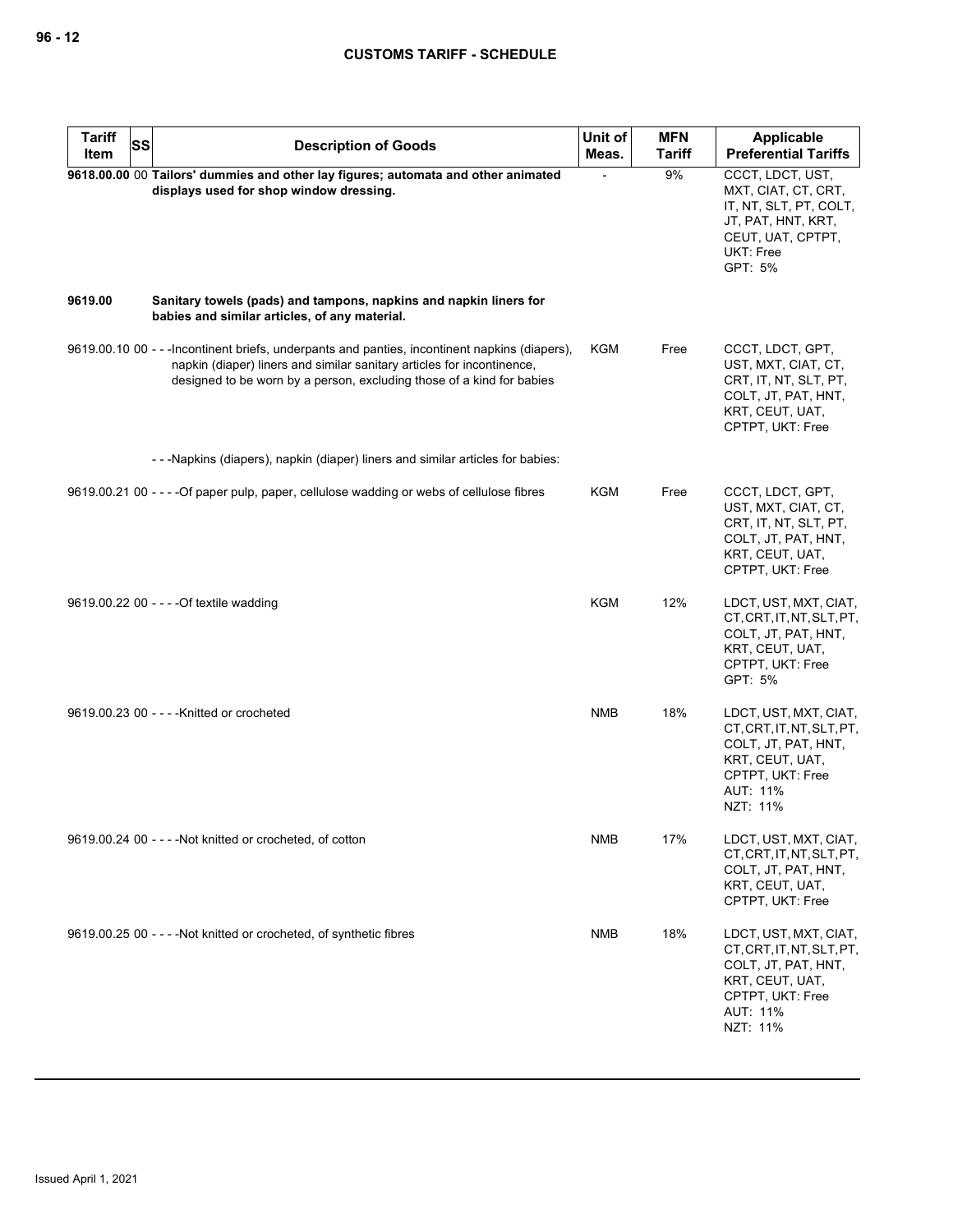| <b>Tariff</b><br>SS         | <b>Description of Goods</b>                                                                                                                                                                                                                                                | Unit of    | <b>MFN</b>    | <b>Applicable</b>                                                                                                                           |
|-----------------------------|----------------------------------------------------------------------------------------------------------------------------------------------------------------------------------------------------------------------------------------------------------------------------|------------|---------------|---------------------------------------------------------------------------------------------------------------------------------------------|
| Item                        |                                                                                                                                                                                                                                                                            | Meas.      | <b>Tariff</b> | <b>Preferential Tariffs</b>                                                                                                                 |
| 9619.00.29 00 - - - - Other | $- -$ Other:                                                                                                                                                                                                                                                               | <b>NMB</b> | 18%           | LDCT, UST, MXT, CIAT,<br>CT, CRT, IT, NT, SLT, PT,<br>COLT, JT, PAT, HNT,<br>KRT, CEUT, UAT,<br>CPTPT, UKT: Free<br>AUT: 12%<br>NZT: 12%    |
|                             |                                                                                                                                                                                                                                                                            |            |               |                                                                                                                                             |
|                             | 9619.00.91 00 - - - - Of paper pulp, paper, cellulose wadding or webs of cellulose fibres                                                                                                                                                                                  | KGM        | Free          | CCCT, LDCT, GPT,<br>UST, MXT, CIAT, CT,<br>CRT, IT, NT, SLT, PT,<br>COLT, JT, PAT, HNT,<br>KRT, CEUT, UAT,<br>CPTPT, UKT: Free              |
|                             | 9619.00.92 00 - - - - Of textile wadding                                                                                                                                                                                                                                   | <b>KGM</b> | 12%           | LDCT, UST, MXT, CIAT,<br>CT, CRT, IT, NT, SLT, PT,<br>COLT, JT, PAT, HNT,<br>KRT, CEUT, UAT,<br>CPTPT, UKT: Free<br>GPT: 5%                 |
| 9619.00.99 00 - - - - Other |                                                                                                                                                                                                                                                                            |            | 7%            | CCCT, LDCT, UST,<br>MXT, CIAT, CT, CRT,<br>IT, NT, SLT, PT, COLT,<br>JT, PAT, HNT, KRT,<br>CEUT, UAT, CPTPT,<br><b>UKT: Free</b><br>GPT: 5% |
| 9620.00                     | Monopods, bipods, tripods and similar articles.                                                                                                                                                                                                                            |            |               |                                                                                                                                             |
|                             | 9620.00.10 00 - - - For binoculars or telescopes of heading 90.05;<br>For cinematographic cameras;<br>For goods of heading 84.71, 85.17 or 85.21;<br>For surveying, hydrographic, oceanographic, hydrological, meteorological<br>or geophysical instruments and appliances |            | Free          | CCCT, LDCT, GPT,<br>UST, MXT, CIAT, CT,<br>CRT, IT, NT, SLT, PT,<br>COLT, JT, PAT, HNT,<br>KRT, CEUT, UAT,<br>CPTPT, UKT: Free              |
|                             | - - - For photographic cameras:                                                                                                                                                                                                                                            |            |               |                                                                                                                                             |
|                             | 9620.00.21 00 - - - - Tripods                                                                                                                                                                                                                                              |            | Free          | CCCT, LDCT, GPT,<br>UST, MXT, CIAT, CT,<br>CRT, IT, NT, SLT, PT,<br>COLT, JT, PAT, HNT,<br>KRT, CEUT, UAT,<br>CPTPT, UKT: Free              |
| 9620.00.29 00 - - - - Other |                                                                                                                                                                                                                                                                            |            | 5%            | CCCT, LDCT, GPT,<br>UST, MXT, CIAT, CT,<br>CRT, IT, NT, SLT, PT,<br>COLT, JT, PAT, HNT,<br>KRT, CEUT, UAT,<br>CPTPT, UKT: Free              |